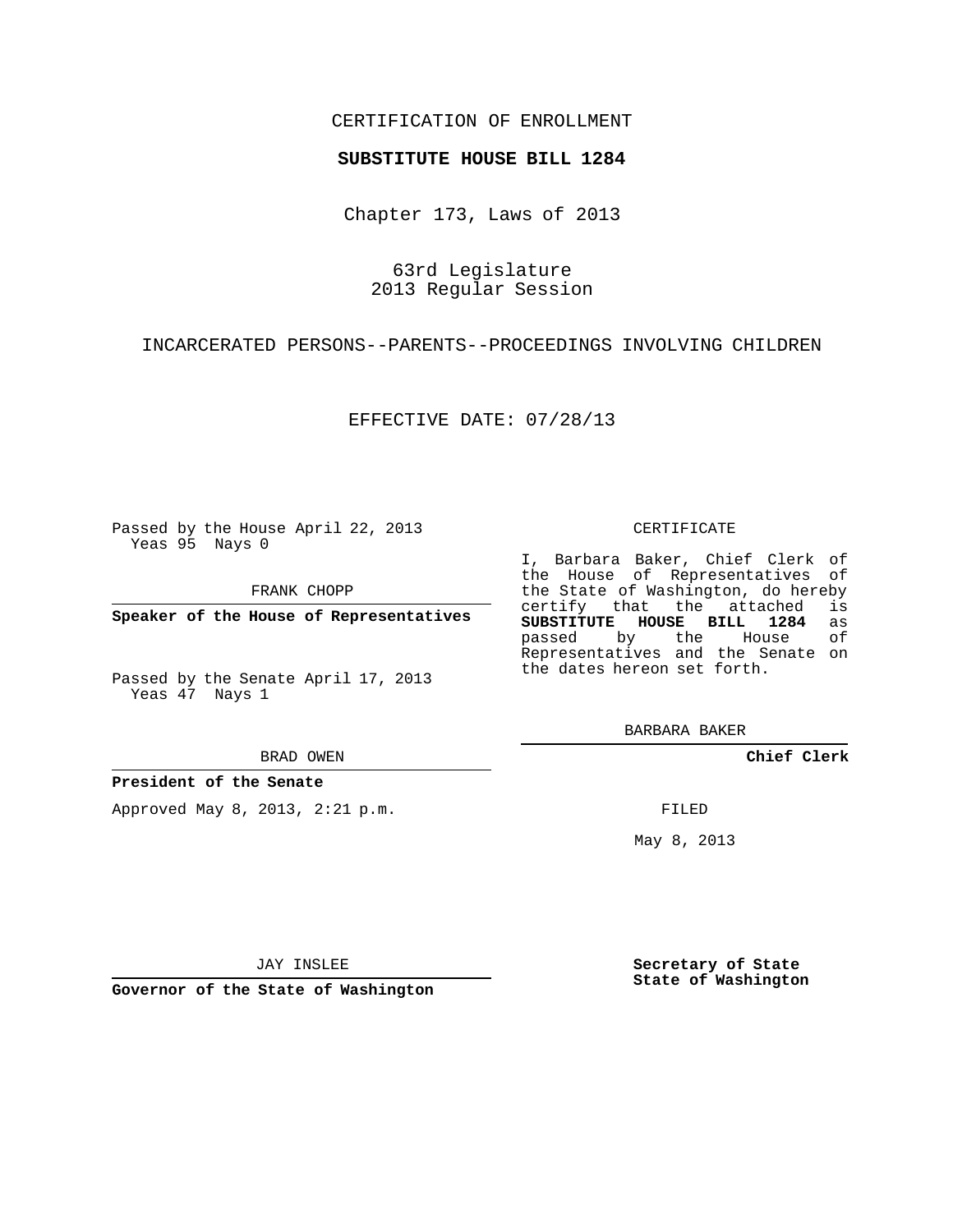# **SUBSTITUTE HOUSE BILL 1284** \_\_\_\_\_\_\_\_\_\_\_\_\_\_\_\_\_\_\_\_\_\_\_\_\_\_\_\_\_\_\_\_\_\_\_\_\_\_\_\_\_\_\_\_\_

\_\_\_\_\_\_\_\_\_\_\_\_\_\_\_\_\_\_\_\_\_\_\_\_\_\_\_\_\_\_\_\_\_\_\_\_\_\_\_\_\_\_\_\_\_

### AS AMENDED BY THE SENATE

Passed Legislature - 2013 Regular Session

# **State of Washington 63rd Legislature 2013 Regular Session**

**By** House Early Learning & Human Services (originally sponsored by Walsh, Kagi, Sawyer, Goodman, Freeman, Farrell, Appleton, Ryu, Reykdal, Santos, and Habib)

READ FIRST TIME 02/20/13.

1 AN ACT Relating to the rights of parents who are incarcerated; 2 amending RCW 13.34.067, 13.34.136, and 13.34.145; and reenacting and 3 amending RCW 13.34.180.

4 BE IT ENACTED BY THE LEGISLATURE OF THE STATE OF WASHINGTON:

 5 **Sec. 1.** RCW 13.34.067 and 2009 c 520 s 23 are each amended to read 6 as follows:

 (1)(a) Following shelter care and no later than thirty days prior to fact-finding, the department or supervising agency shall convene a case conference as required in the shelter care order to develop and specify in a written service agreement the expectations of both the department or supervising agency and the parent regarding voluntary services for the parent.

 (b) The case conference shall include the parent, counsel for the parent, caseworker, counsel for the state, guardian ad litem, counsel for the child, and any other person agreed upon by the parties. Once the shelter care order is entered, the department or supervising agency is not required to provide additional notice of the case conference to any participants in the case conference.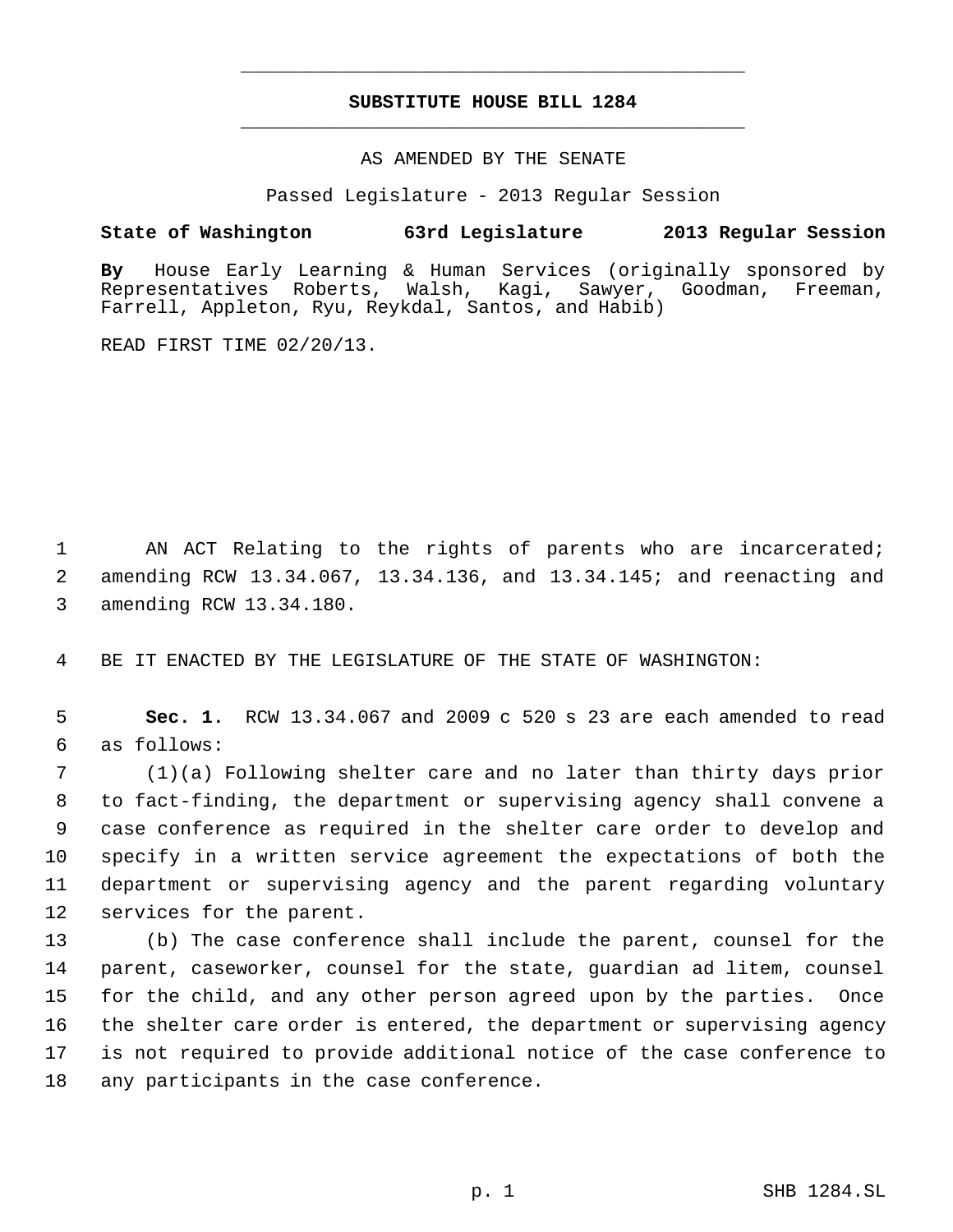(c) The written service agreement expectations must correlate with the court's findings at the shelter care hearing. The written service agreement must set forth specific services to be provided to the parent.

 (d) The case conference agreement must be agreed to and signed by the parties. The court shall not consider the content of the discussions at the case conference at the time of the fact-finding hearing for the purposes of establishing that the child is a dependent child, and the court shall not consider any documents or written materials presented at the case conference but not incorporated into the case conference agreement, unless the documents or written materials were prepared for purposes other than or as a result of the case conference and are otherwise admissible under the rules of evidence.

 (2) At any other stage in a dependency proceeding, the department or supervising agency, upon the parent's request, shall convene a case conference.

 (3) If a case conference is convened pursuant to subsection (1) or (2) of this section and the parent is unable to participate in person 20 due to incarceration, the parent must have the option to participate through the use of a teleconference or videoconference.

 **Sec. 2.** RCW 13.34.136 and 2011 c 309 s 29 are each amended to read as follows:

 (1) Whenever a child is ordered removed from the home, a permanency plan shall be developed no later than sixty days from the time the supervising agency assumes responsibility for providing services, including placing the child, or at the time of a hearing under RCW 13.34.130, whichever occurs first. The permanency planning process continues until a permanency planning goal is achieved or dependency is dismissed. The planning process shall include reasonable efforts to return the child to the parent's home.

 (2) The agency supervising the dependency shall submit a written permanency plan to all parties and the court not less than fourteen days prior to the scheduled hearing. Responsive reports of parties not in agreement with the department's or supervising agency's proposed permanency plan must be provided to the department or supervising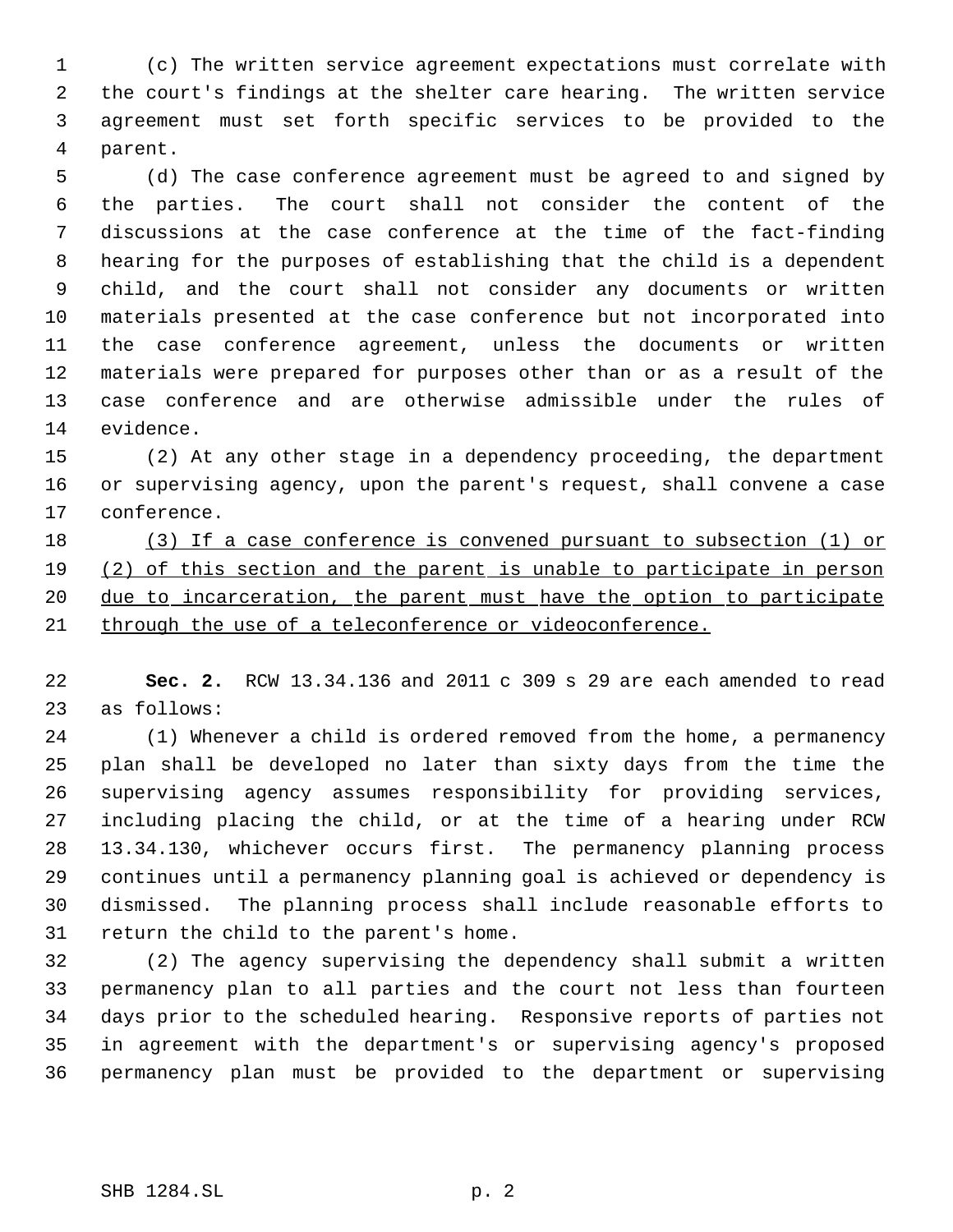agency, all other parties, and the court at least seven days prior to the hearing.

The permanency plan shall include:

 (a) A permanency plan of care that shall identify one of the following outcomes as a primary goal and may identify additional outcomes as alternative goals: Return of the child to the home of the child's parent, guardian, or legal custodian; adoption, including a tribal customary adoption as defined in RCW 13.38.040; guardianship; permanent legal custody; long-term relative or foster care, until the child is age eighteen, with a written agreement between the parties and the care provider; successful completion of a responsible living skills program; or independent living, if appropriate and if the child is age sixteen or older. The department or supervising agency shall not discharge a child to an independent living situation before the child is eighteen years of age unless the child becomes emancipated pursuant to chapter 13.64 RCW;

17 (b) Unless the court has ordered, pursuant to RCW  $13.34.130((\leftarrow\leftarrow\leftarrow))$  (8), that a termination petition be filed, a specific plan as to where the child will be placed, what steps will be taken to return the child home, what steps the supervising agency or the department will take to promote existing appropriate sibling relationships and/or facilitate placement together or contact in accordance with the best interests of each child, and what actions the department or supervising agency will take to maintain parent-child ties. All aspects of the plan shall include the goal of achieving permanence for the child.

 (i) The department's or supervising agency's plan shall specify what services the parents will be offered to enable them to resume custody, what requirements the parents must meet to resume custody, and 29 a time limit for each service plan and parental requirement. If the parent is incarcerated, the plan must address how the parent will participate in the case conference and permanency planning meetings and, where possible, must include treatment that reflects the resources 33 available at the facility where the parent is confined. The plan must provide for visitation opportunities, unless visitation is not in the best interests of the child.

 (ii) Visitation is the right of the family, including the child and the parent, in cases in which visitation is in the best interest of the child. Early, consistent, and frequent visitation is crucial for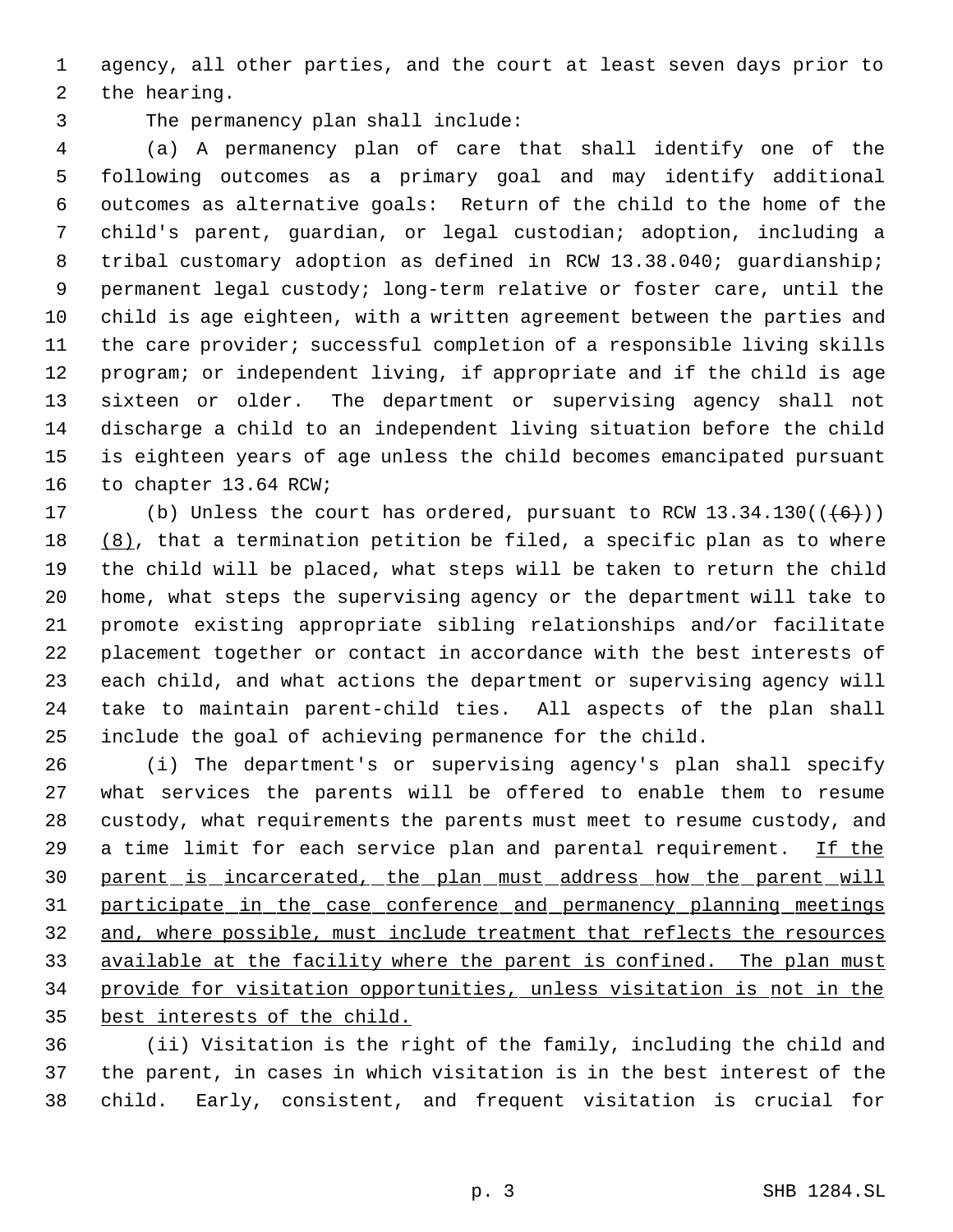maintaining parent-child relationships and making it possible for parents and children to safely reunify. The supervising agency or department shall encourage the maximum parent and child and sibling contact possible, when it is in the best interest of the child, including regular visitation and participation by the parents in the care of the child while the child is in placement. Visitation shall not be limited as a sanction for a parent's failure to comply with court orders or services where the health, safety, or welfare of the child is not at risk as a result of the visitation. Visitation may be limited or denied only if the court determines that such limitation or denial is necessary to protect the child's health, safety, or welfare. The court and the department or supervising agency should rely upon community resources, relatives, foster parents, and other appropriate persons to provide transportation and supervision for visitation to the extent that such resources are available, and appropriate, and the child's safety would not be compromised.

 (iii) A child shall be placed as close to the child's home as possible, preferably in the child's own neighborhood, unless the court finds that placement at a greater distance is necessary to promote the child's or parents' well-being.

 (iv) The plan shall state whether both in-state and, where appropriate, out-of-state placement options have been considered by the department or supervising agency.

 (v) Unless it is not in the best interests of the child, whenever practical, the plan should ensure the child remains enrolled in the school the child was attending at the time the child entered foster care.

 (vi) The supervising agency or department shall provide all reasonable services that are available within the department or supervising agency, or within the community, or those services which the department has existing contracts to purchase. It shall report to the court if it is unable to provide such services; and

33 (c) If the court has ordered, pursuant to RCW  $13.34.130((\overline{6})))$   $(8)$ , that a termination petition be filed, a specific plan as to where the child will be placed, what steps will be taken to achieve permanency for the child, services to be offered or provided to the child, and, if visitation would be in the best interests of the child, a recommendation to the court regarding visitation between parent and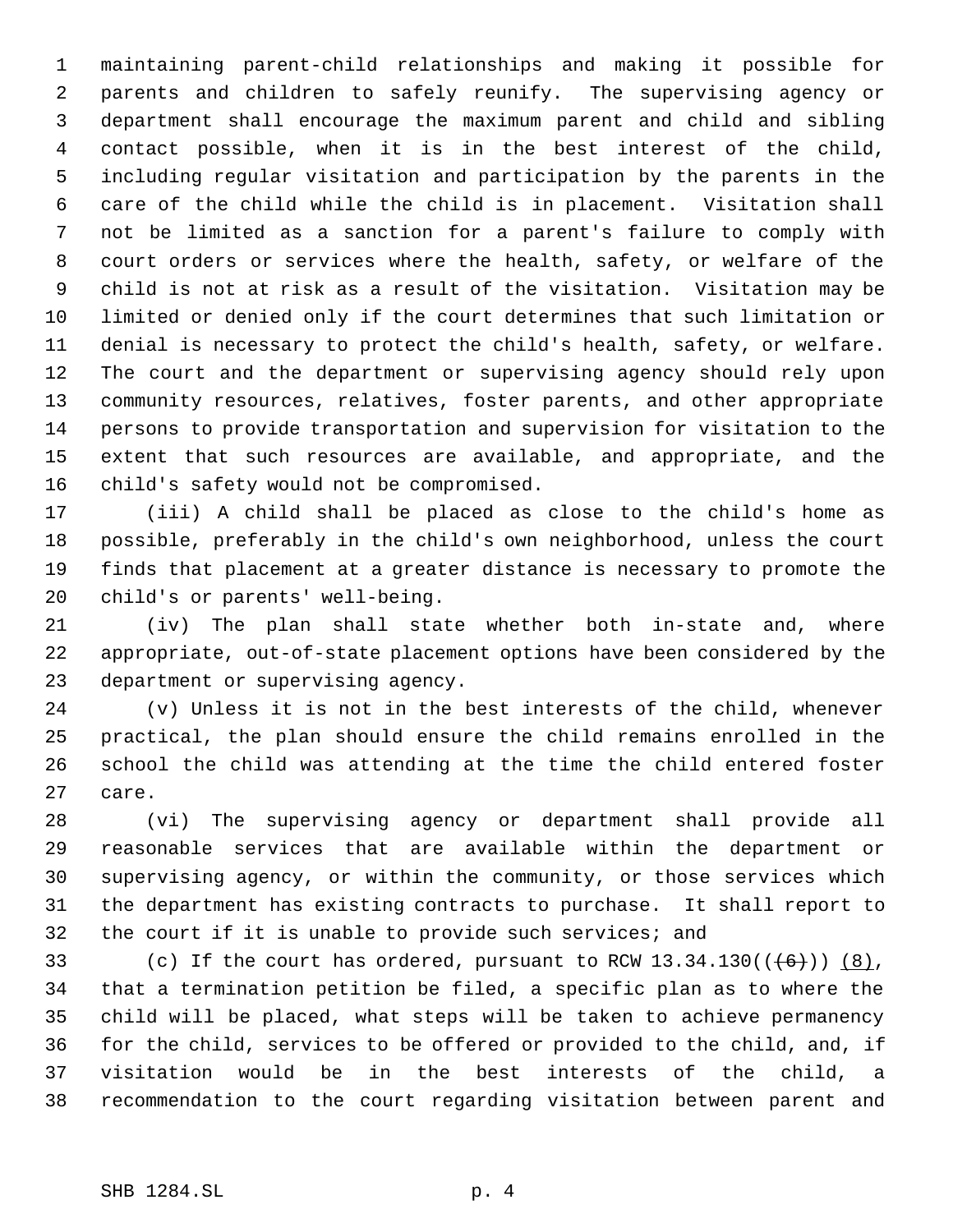child pending a fact-finding hearing on the termination petition. The department or supervising agency shall not be required to develop a plan of services for the parents or provide services to the parents if the court orders a termination petition be filed. However, reasonable efforts to ensure visitation and contact between siblings shall be made unless there is reasonable cause to believe the best interests of the child or siblings would be jeopardized.

 (3) Permanency planning goals should be achieved at the earliest possible date. If the child has been in out-of-home care for fifteen 10 of the most recent twenty-two months, and the court has not made a good 11 cause exception, the court shall require the department or supervising agency to file a petition seeking termination of parental rights in accordance with RCW 13.34.145(3)(b)(vi). In cases where parental rights have been terminated, the child is legally free for adoption, and adoption has been identified as the primary permanency planning goal, it shall be a goal to complete the adoption within six months following entry of the termination order.

 (4) If the court determines that the continuation of reasonable efforts to prevent or eliminate the need to remove the child from his or her home or to safely return the child home should not be part of the permanency plan of care for the child, reasonable efforts shall be made to place the child in a timely manner and to complete whatever steps are necessary to finalize the permanent placement of the child.

 (5) The identified outcomes and goals of the permanency plan may change over time based upon the circumstances of the particular case.

 (6) The court shall consider the child's relationships with the 27 child's siblings in accordance with RCW 13.34.130( $(\frac{4}{3})$ ) (6). Whenever the permanency plan for a child is adoption, the court shall encourage the prospective adoptive parents, birth parents, foster parents, kinship caregivers, and the department or other supervising agency to seriously consider the long-term benefits to the child adoptee and his or her siblings of providing for and facilitating continuing postadoption contact between the siblings. To the extent that it is feasible, and when it is in the best interests of the child adoptee and his or her siblings, contact between the siblings should be frequent and of a similar nature as that which existed prior to the adoption. If the child adoptee or his or her siblings are represented by an attorney or guardian ad litem in a proceeding under this chapter or in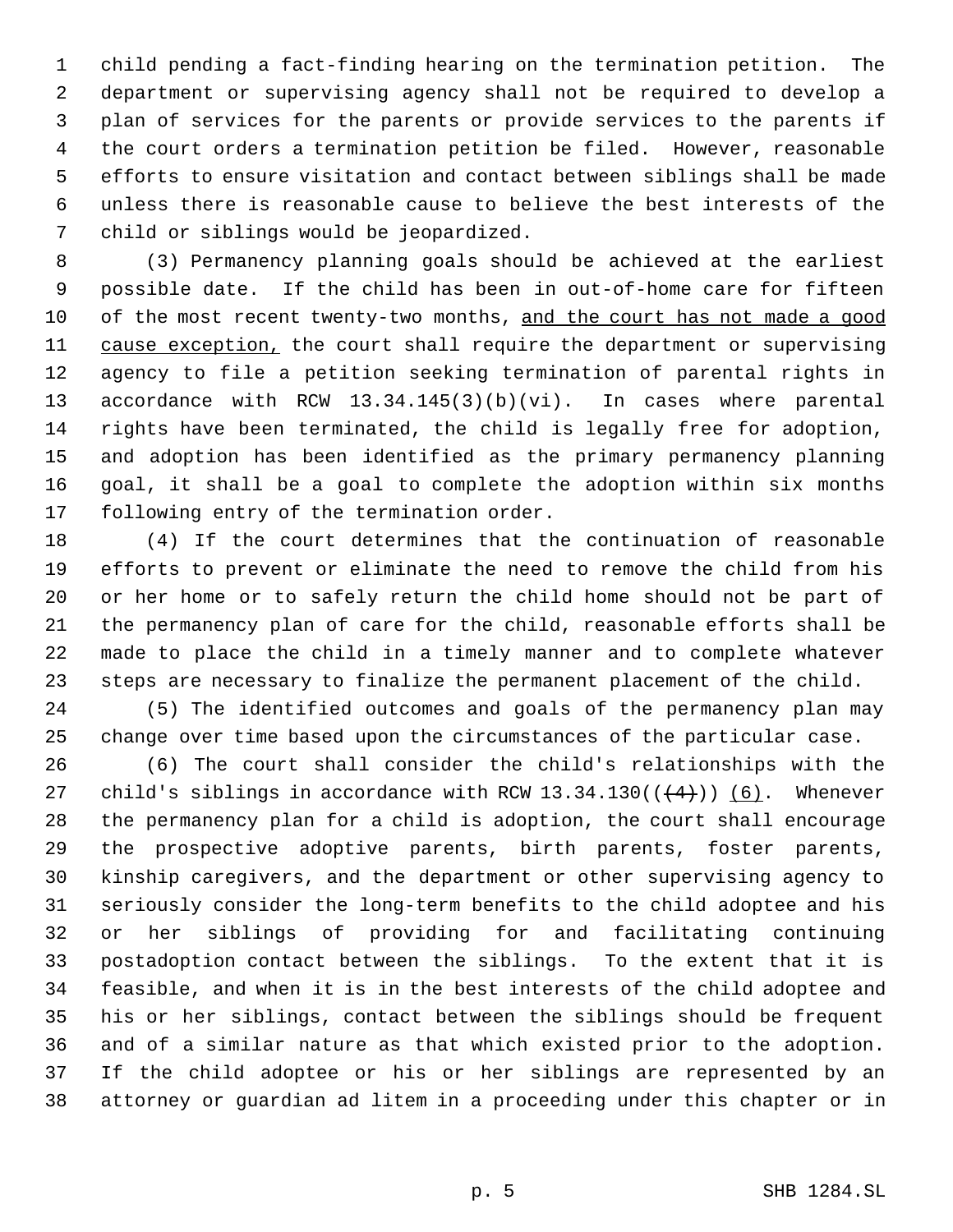any other child custody proceeding, the court shall inquire of each attorney and guardian ad litem regarding the potential benefits of continuing contact between the siblings and the potential detriments of severing contact. This section does not require the department of social and health services or other supervising agency to agree to any specific provisions in an open adoption agreement and does not create a new obligation for the department to provide supervision or transportation for visits between siblings separated by adoption from foster care.

(7) For purposes related to permanency planning:

 (a) "Guardianship" means a dependency guardianship or a legal guardianship pursuant to chapter 11.88 RCW or equivalent laws of another state or a federally recognized Indian tribe.

 (b) "Permanent custody order" means a custody order entered pursuant to chapter 26.10 RCW.

 (c) "Permanent legal custody" means legal custody pursuant to chapter 26.10 RCW or equivalent laws of another state or a federally recognized Indian tribe.

 **Sec. 3.** RCW 13.34.145 and 2011 c 330 s 6 are each amended to read as follows:

 (1) The purpose of a permanency planning hearing is to review the permanency plan for the child, inquire into the welfare of the child and progress of the case, and reach decisions regarding the permanent placement of the child.

 (a) A permanency planning hearing shall be held in all cases where the child has remained in out-of-home care for at least nine months and an adoption decree, guardianship order, or permanent custody order has not previously been entered. The hearing shall take place no later than twelve months following commencement of the current placement episode.

 (b) Whenever a child is removed from the home of a dependency guardian or long-term relative or foster care provider, and the child is not returned to the home of the parent, guardian, or legal custodian but is placed in out-of-home care, a permanency planning hearing shall take place no later than twelve months, as provided in this section, following the date of removal unless, prior to the hearing, the child returns to the home of the dependency guardian or long-term care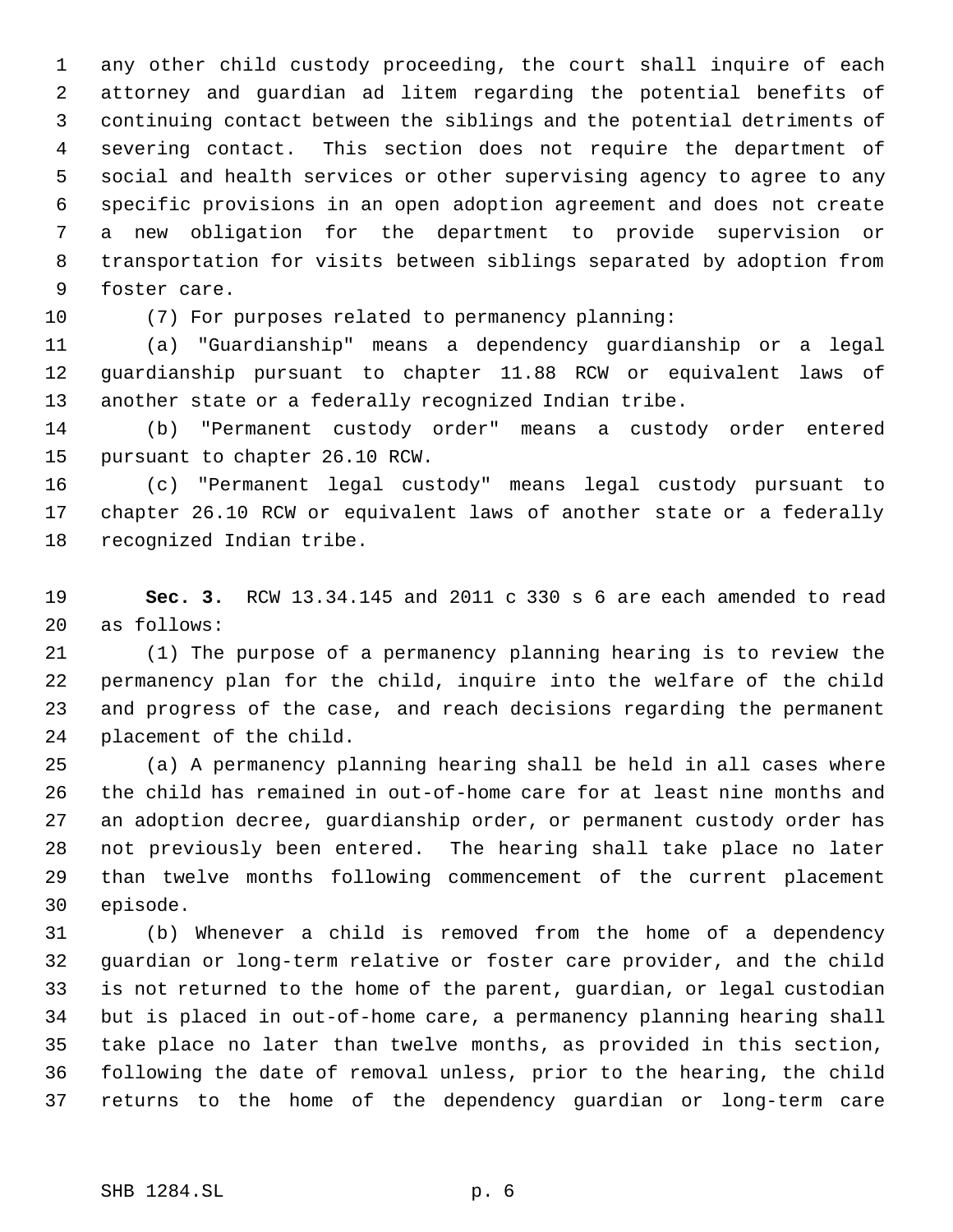provider, the child is placed in the home of the parent, guardian, or legal custodian, an adoption decree, guardianship order, or a permanent custody order is entered, or the dependency is dismissed. Every effort shall be made to provide stability in long-term placement, and to avoid disruption of placement, unless the child is being returned home or it is in the best interest of the child.

 (c) Permanency planning goals should be achieved at the earliest possible date, preferably before the child has been in out-of-home care for fifteen months. In cases where parental rights have been terminated, the child is legally free for adoption, and adoption has been identified as the primary permanency planning goal, it shall be a goal to complete the adoption within six months following entry of the termination order.

 (2) No later than ten working days prior to the permanency planning hearing, the agency having custody of the child shall submit a written permanency plan to the court and shall mail a copy of the plan to all parties and their legal counsel, if any.

 (3) At the permanency planning hearing, the court shall conduct the following inquiry:

 (a) If a goal of long-term foster or relative care has been achieved prior to the permanency planning hearing, the court shall review the child's status to determine whether the placement and the plan for the child's care remain appropriate.

 (b) In cases where the primary permanency planning goal has not been achieved, the court shall inquire regarding the reasons why the primary goal has not been achieved and determine what needs to be done to make it possible to achieve the primary goal. The court shall review the permanency plan prepared by the agency and make explicit findings regarding each of the following:

 (i) The continuing necessity for, and the safety and appropriateness of, the placement;

 (ii) The extent of compliance with the permanency plan by the department or supervising agency and any other service providers, the child's parents, the child, and the child's guardian, if any;

 (iii) The extent of any efforts to involve appropriate service providers in addition to department or supervising agency staff in planning to meet the special needs of the child and the child's parents;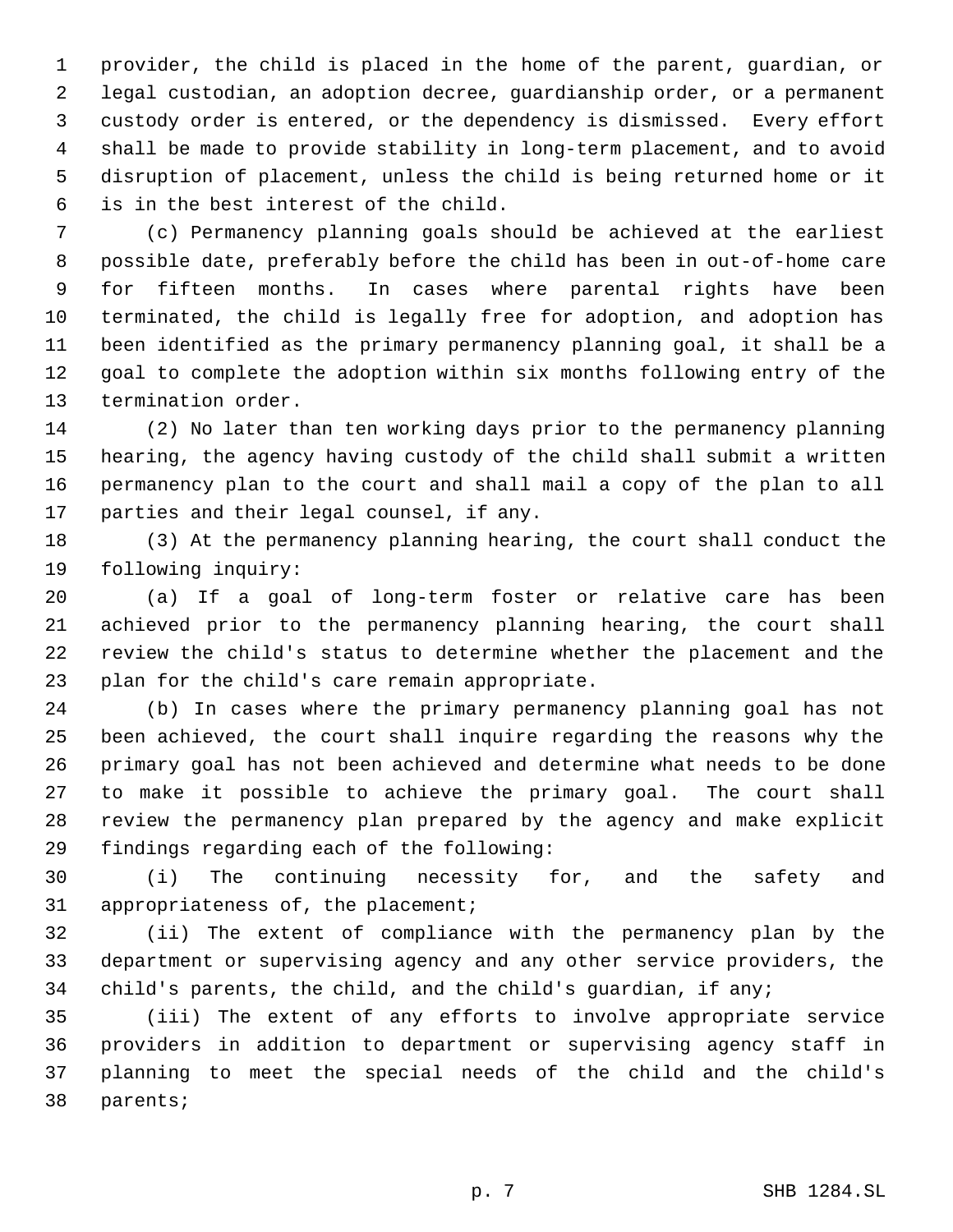(iv) The progress toward eliminating the causes for the child's placement outside of his or her home and toward returning the child safely to his or her home or obtaining a permanent placement for the child;

 (v) The date by which it is likely that the child will be returned to his or her home or placed for adoption, with a guardian or in some other alternative permanent placement; and

 (vi) If the child has been placed outside of his or her home for fifteen of the most recent twenty-two months, not including any period during which the child was a runaway from the out-of-home placement or the first six months of any period during which the child was returned to his or her home for a trial home visit, the appropriateness of the permanency plan, whether reasonable efforts were made by the department or supervising agency to achieve the goal of the permanency plan, and the circumstances which prevent the child from any of the following:

(A) Being returned safely to his or her home;

 (B) Having a petition for the involuntary termination of parental rights filed on behalf of the child;

(C) Being placed for adoption;

(D) Being placed with a guardian;

 (E) Being placed in the home of a fit and willing relative of the child; or

 (F) Being placed in some other alternative permanent placement, including independent living or long-term foster care.

25 ((At this)) (4) Following this inquiry, at the permanency planning hearing, the court shall order the department or supervising agency to file a petition seeking termination of parental rights if the child has been in out-of-home care for fifteen of the last twenty-two months since the date the dependency petition was filed unless the court makes a good cause exception as to why the filing of a termination of parental rights petition is not appropriate. Any good cause finding shall be reviewed at all subsequent hearings pertaining to the child.

33 (a) For purposes of this ((section)) subsection, "good cause exception" includes but is not limited to the following:

 $(i)$  The child is being cared for by a relative;

36 (ii) The department has not provided to the child's family such services as the court and the department have deemed necessary for the 38 child's safe return home;  $((e^x))$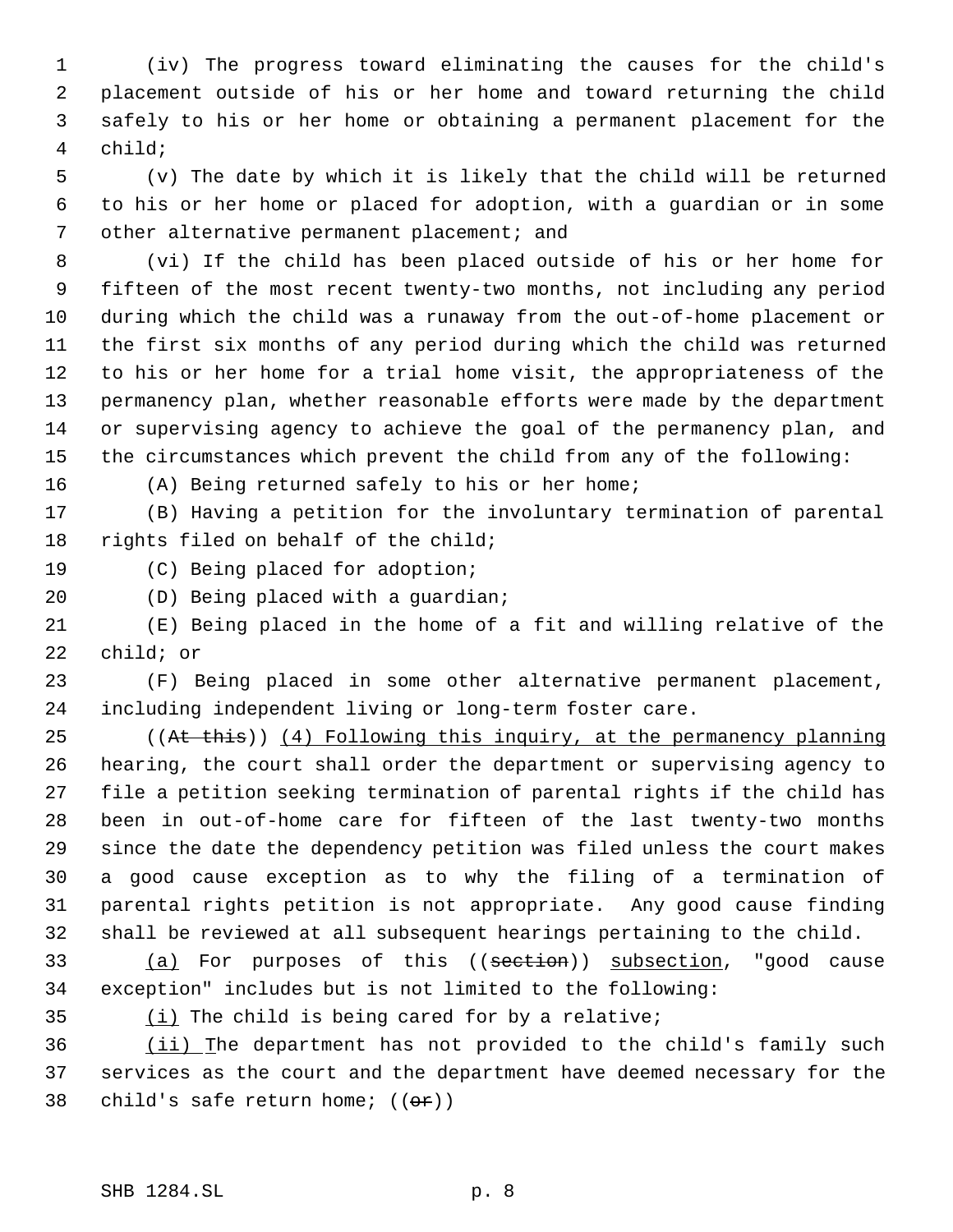(iii) The department has documented in the case plan a compelling reason for determining that filing a petition to terminate parental rights would not be in the child's best interests; or

4 (iv) The parent is incarcerated, or the parent's prior incarceration is a significant factor in why the child has been in foster care for fifteen of the last twenty-two months, the parent maintains a meaningful role in the child's life, and the department has not documented another reason why it would be otherwise appropriate to 9 file a petition pursuant to this section.

 (b) The court's assessment of whether a parent who is incarcerated 11 maintains a meaningful role in the child's life may include consideration of the following:

13 (i) The parent's expressions or acts of manifesting concern for the child, such as letters, telephone calls, visits, and other forms of communication with the child;

16 (ii) The parent's efforts to communicate and work with the department or supervising agency or other individuals for the purpose of complying with the service plan and repairing, maintaining, or building the parent-child relationship;

20 (iii) A positive response by the parent to the reasonable efforts 21 of the department or the supervising agency;

22 (iv) Information provided by individuals or agencies in a 23 reasonable position to assist the court in making this assessment, 24 including but not limited to the parent's attorney, correctional and mental health personnel, or other individuals providing services to the parent;

 (v) Limitations in the parent's access to family support programs, 28 therapeutic services, and visiting opportunities, restrictions to telephone and mail services, inability to participate in foster care planning meetings, and difficulty accessing lawyers and participating meaningfully in court proceedings; and (vi) Whether the continued involvement of the parent in the child's life is in the child's best interest.

 (c) The constraints of a parent's current or prior incarceration and associated delays or barriers to accessing court-mandated services may be considered in rebuttal to a claim of aggravated circumstances under RCW 13.34.132(4)(g) for a parent's failure to complete available treatment.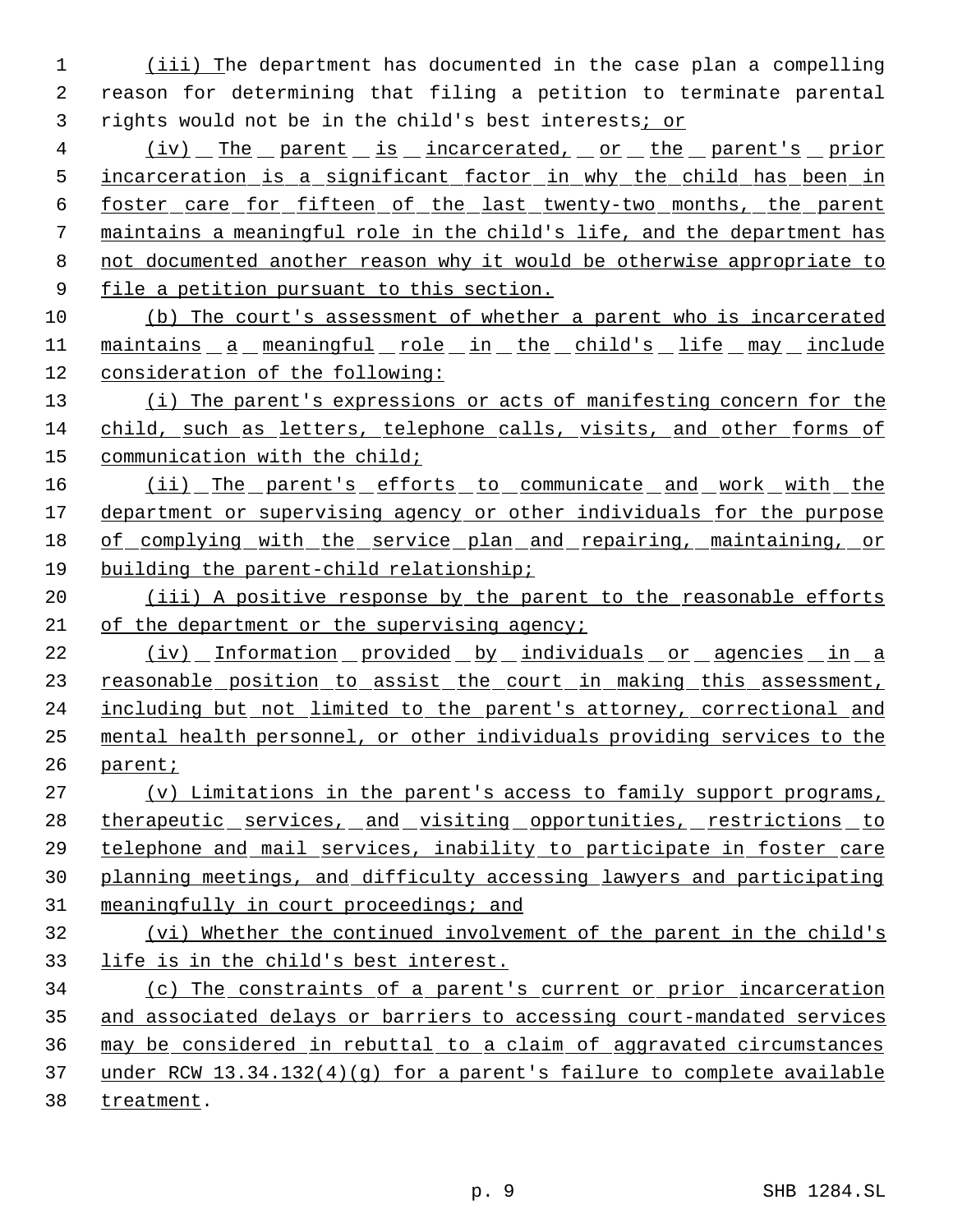(( $\left(\frac{1}{2}, \frac{1}{2}\right)$ ) (5)(a) If the permanency plan identifies independent 2 living as a goal, the court at the permanency planning hearing shall make a finding that the provision of services to assist the child in making a transition from foster care to independent living will allow the child to manage his or her financial, personal, social, educational, and nonfinancial affairs prior to approving independent living as a permanency plan of care. The court will inquire whether the child has been provided information about extended foster care services.

 $((\overrightarrow{\pm i}))$  (b) The permanency plan shall also specifically identify the services, including extended foster care services, where appropriate, that will be provided to assist the child to make a successful transition from foster care to independent living.

14 ( $(\{\pm i\}\})$  (c) The department or supervising agency shall not discharge a child to an independent living situation before the child is eighteen years of age unless the child becomes emancipated pursuant to chapter 13.64 RCW.

18  $((\{d\})$  (6) If the child has resided in the home of a foster parent or relative for more than six months prior to the permanency planning hearing, the court shall:

21 ( $(\frac{1}{1})$ ) (a) Enter a finding regarding whether the foster parent or relative was informed of the hearing as required in RCW 74.13.280, 13.34.215(6), and 13.34.096; and

 (( $(\overrightarrow{\pm i})$ ) (b) If the department or supervising agency is recommending a placement other than the child's current placement with a foster parent, relative, or other suitable person, enter a finding as to the reasons for the recommendation for a change in placement.

28  $((+4))$   $(7)$  In all cases, at the permanency planning hearing, the court shall:

 (a)(i) Order the permanency plan prepared by the supervising agency to be implemented; or

 (ii) Modify the permanency plan, and order implementation of the modified plan; and

 (b)(i) Order the child returned home only if the court finds that a reason for removal as set forth in RCW 13.34.130 no longer exists; or (ii) Order the child to remain in out-of-home care for a limited specified time period while efforts are made to implement the permanency plan.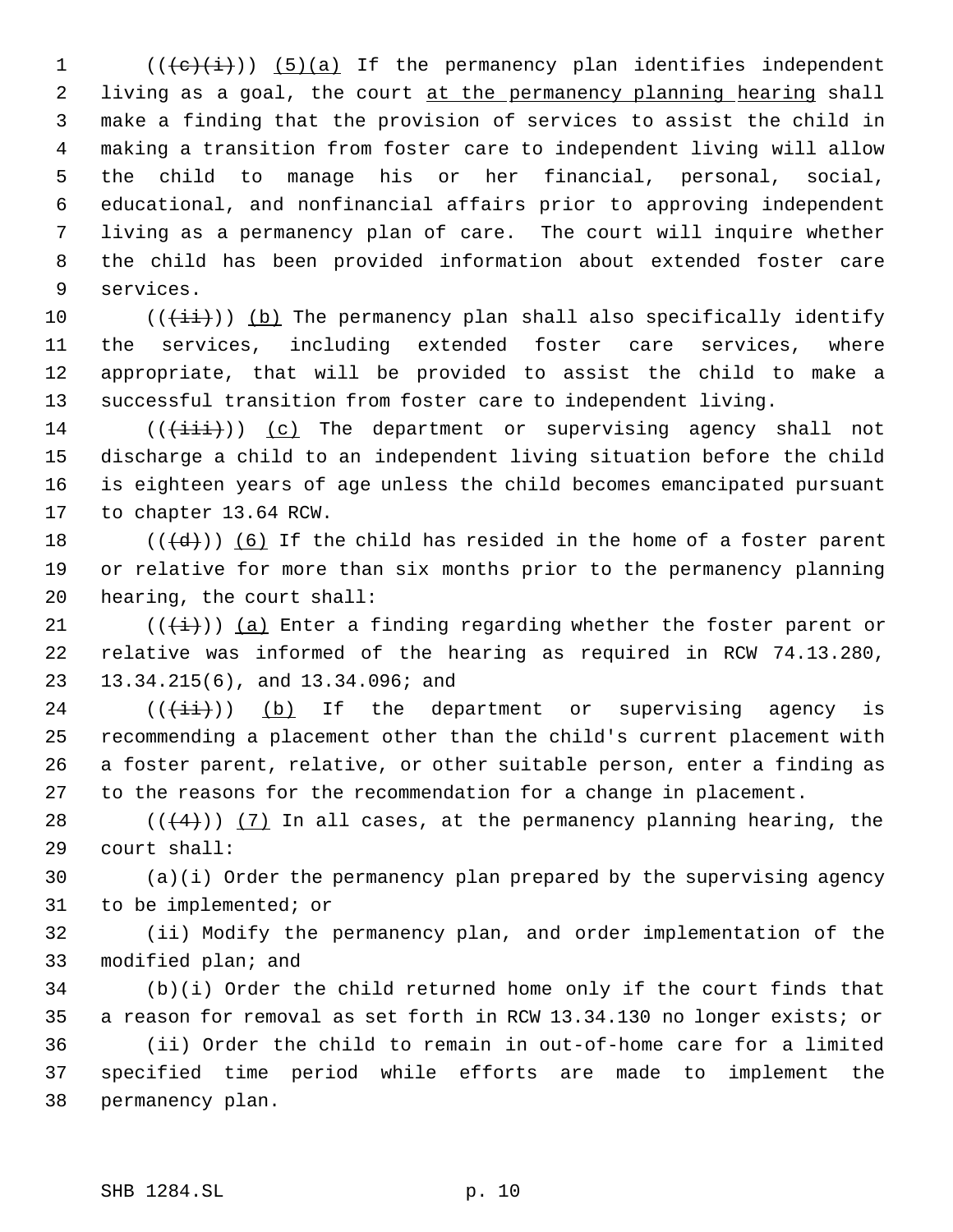$((+5))$  (8) Following the first permanency planning hearing, the court shall hold a further permanency planning hearing in accordance with this section at least once every twelve months until a permanency planning goal is achieved or the dependency is dismissed, whichever occurs first.

6 ( $(\overline{6})$ ) (9) Prior to the second permanency planning hearing, the agency that has custody of the child shall consider whether to file a petition for termination of parental rights.

 $((+7))$  (10) If the court orders the child returned home, casework supervision by the department or supervising agency shall continue for at least six months, at which time a review hearing shall be held pursuant to RCW 13.34.138, and the court shall determine the need for continued intervention.

14 ( $(\langle 8 \rangle)$ ) (11) The juvenile court may hear a petition for permanent legal custody when: (a) The court has ordered implementation of a permanency plan that includes permanent legal custody; and (b) the party pursuing the permanent legal custody is the party identified in the permanency plan as the prospective legal custodian. During the pendency of such proceeding, the court shall conduct review hearings and further permanency planning hearings as provided in this chapter. At the conclusion of the legal guardianship or permanent legal custody proceeding, a juvenile court hearing shall be held for the purpose of determining whether dependency should be dismissed. If a guardianship or permanent custody order has been entered, the dependency shall be dismissed.

 $((+9))$   $(12)$  Continued juvenile court jurisdiction under this chapter shall not be a barrier to the entry of an order establishing a legal guardianship or permanent legal custody when the requirements of 29 subsection  $((+8+))$  (11) of this section are met.

 $((+10))$   $(13)$  Nothing in this chapter may be construed to limit the ability of the agency that has custody of the child to file a petition for termination of parental rights or a guardianship petition at any time following the establishment of dependency. Upon the filing of such a petition, a fact-finding hearing shall be scheduled and held in accordance with this chapter unless the department or supervising agency requests dismissal of the petition prior to the hearing or unless the parties enter an agreed order terminating parental rights, establishing guardianship, or otherwise resolving the matter.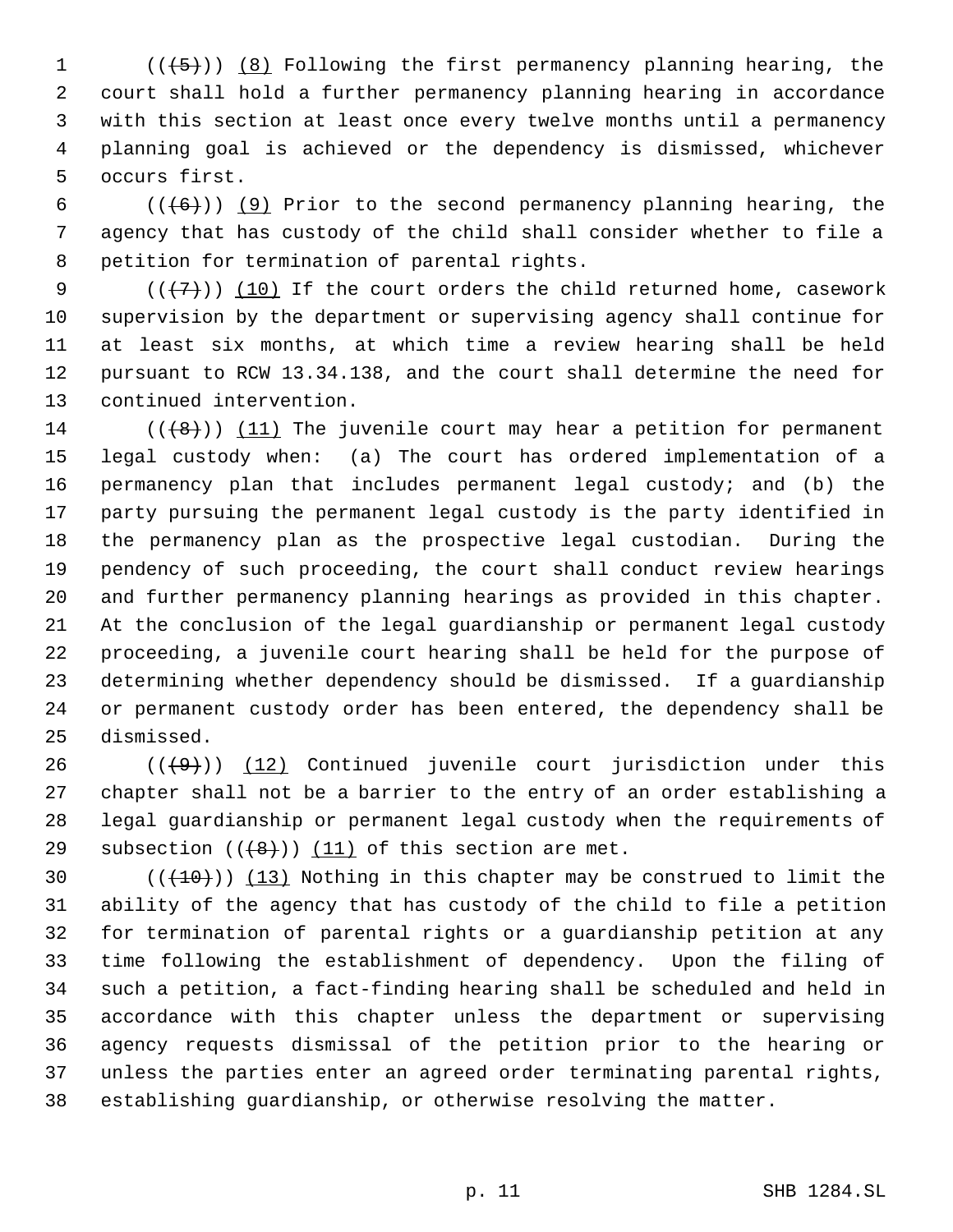1 (( $(11)$ )) (14) The approval of a permanency plan that does not contemplate return of the child to the parent does not relieve the supervising agency of its obligation to provide reasonable services, under this chapter, intended to effectuate the return of the child to the parent, including but not limited to, visitation rights. The court shall consider the child's relationships with siblings in accordance with RCW 13.34.130.

8  $((+12))$   $(15)$  Nothing in this chapter may be construed to limit the procedural due process rights of any party in a termination or guardianship proceeding filed under this chapter.

 **Sec. 4.** RCW 13.34.180 and 2009 c 520 s 34 and 2009 c 477 s 5 are each reenacted and amended to read as follows:

 (1) A petition seeking termination of a parent and child relationship may be filed in juvenile court by any party, including the supervising agency, to the dependency proceedings concerning that child. Such petition shall conform to the requirements of RCW 13.34.040, shall be served upon the parties as provided in RCW 13.34.070(8), and shall allege all of the following unless subsection  $((+2)$  or)) (3) or (4) of this section applies:

(a) That the child has been found to be a dependent child;

 (b) That the court has entered a dispositional order pursuant to RCW 13.34.130;

 (c) That the child has been removed or will, at the time of the hearing, have been removed from the custody of the parent for a period 25 of at least six months pursuant to a finding of dependency;

 (d) That the services ordered under RCW 13.34.136 have been expressly and understandably offered or provided and all necessary services, reasonably available, capable of correcting the parental deficiencies within the foreseeable future have been expressly and understandably offered or provided;

 (e) That there is little likelihood that conditions will be remedied so that the child can be returned to the parent in the near future. A parent's failure to substantially improve parental deficiencies within twelve months following entry of the dispositional order shall give rise to a rebuttable presumption that there is little likelihood that conditions will be remedied so that the child can be returned to the parent in the near future. The presumption shall not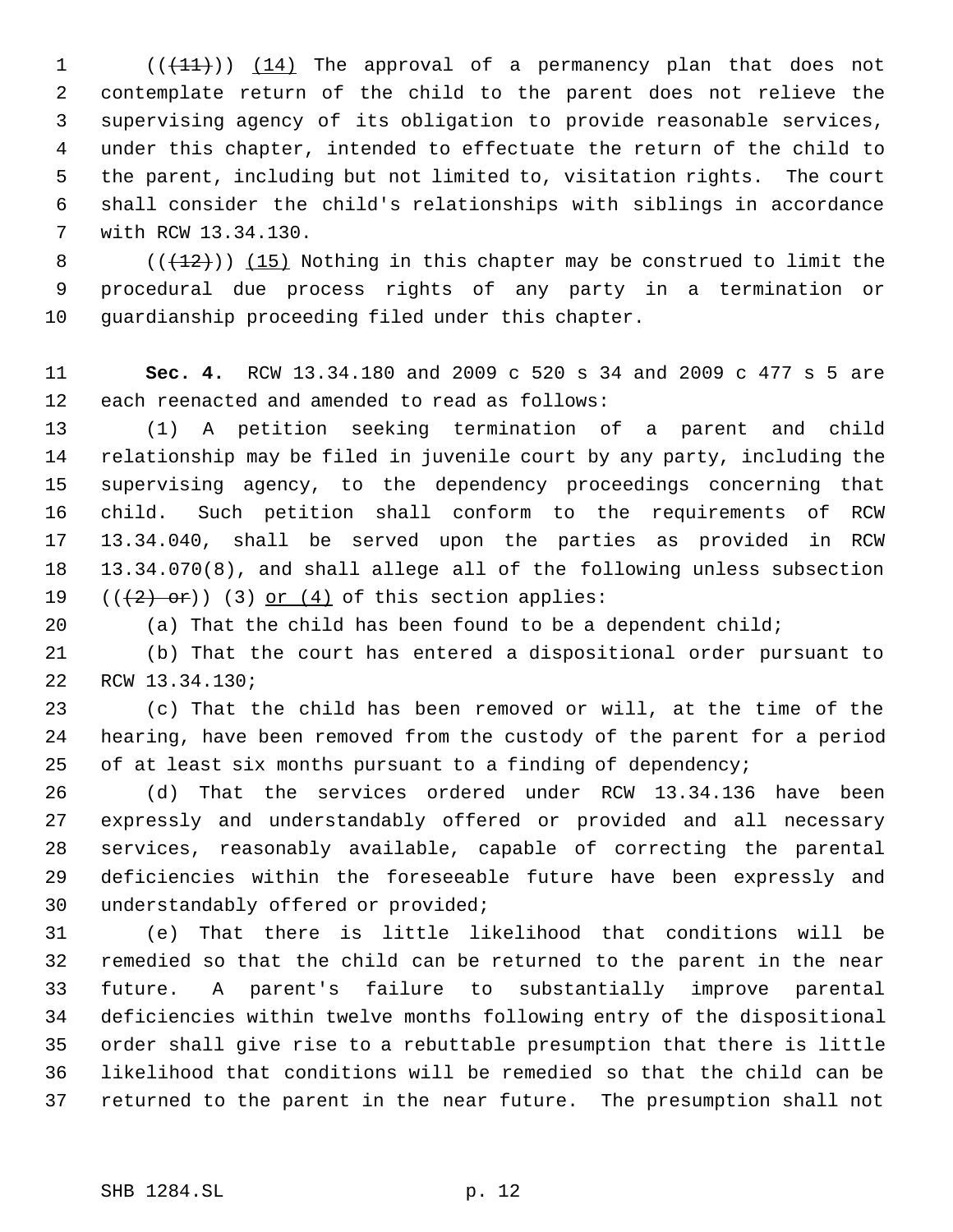arise unless the petitioner makes a showing that all necessary services reasonably capable of correcting the parental deficiencies within the foreseeable future have been clearly offered or provided. In determining whether the conditions will be remedied the court may consider, but is not limited to, the following factors:

 (i) Use of intoxicating or controlled substances so as to render the parent incapable of providing proper care for the child for extended periods of time or for periods of time that present a risk of imminent harm to the child, and documented unwillingness of the parent to receive and complete treatment or documented multiple failed treatment attempts;

 (ii) Psychological incapacity or mental deficiency of the parent that is so severe and chronic as to render the parent incapable of providing proper care for the child for extended periods of time or for periods of time that present a risk of imminent harm to the child, and documented unwillingness of the parent to receive and complete treatment or documentation that there is no treatment that can render the parent capable of providing proper care for the child in the near future; or

 (iii) Failure of the parent to have contact with the child for an extended period of time after the filing of the dependency petition if the parent was provided an opportunity to have a relationship with the child by the department or the court and received documented notice of the potential consequences of this failure, except that the actual inability of a parent to have visitation with the child including, but 26 not limited to, mitigating circumstances such as a parent's current or 27 prior incarceration or service in the military does not in and of itself constitute failure to have contact with the child; and

 (f) That continuation of the parent and child relationship clearly diminishes the child's prospects for early integration into a stable 31 and permanent home. If the parent is incarcerated, the court shall consider whether a parent maintains a meaningful role in his or her 33 child's life based on factors identified in RCW 13.34.145(4)(b); 34 whether the department or supervising agency made reasonable efforts as defined in this chapter; and whether particular barriers existed as described in RCW 13.34.145(4)(b) including, but not limited to, delays 37 or barriers experienced in keeping the agency apprised of his or her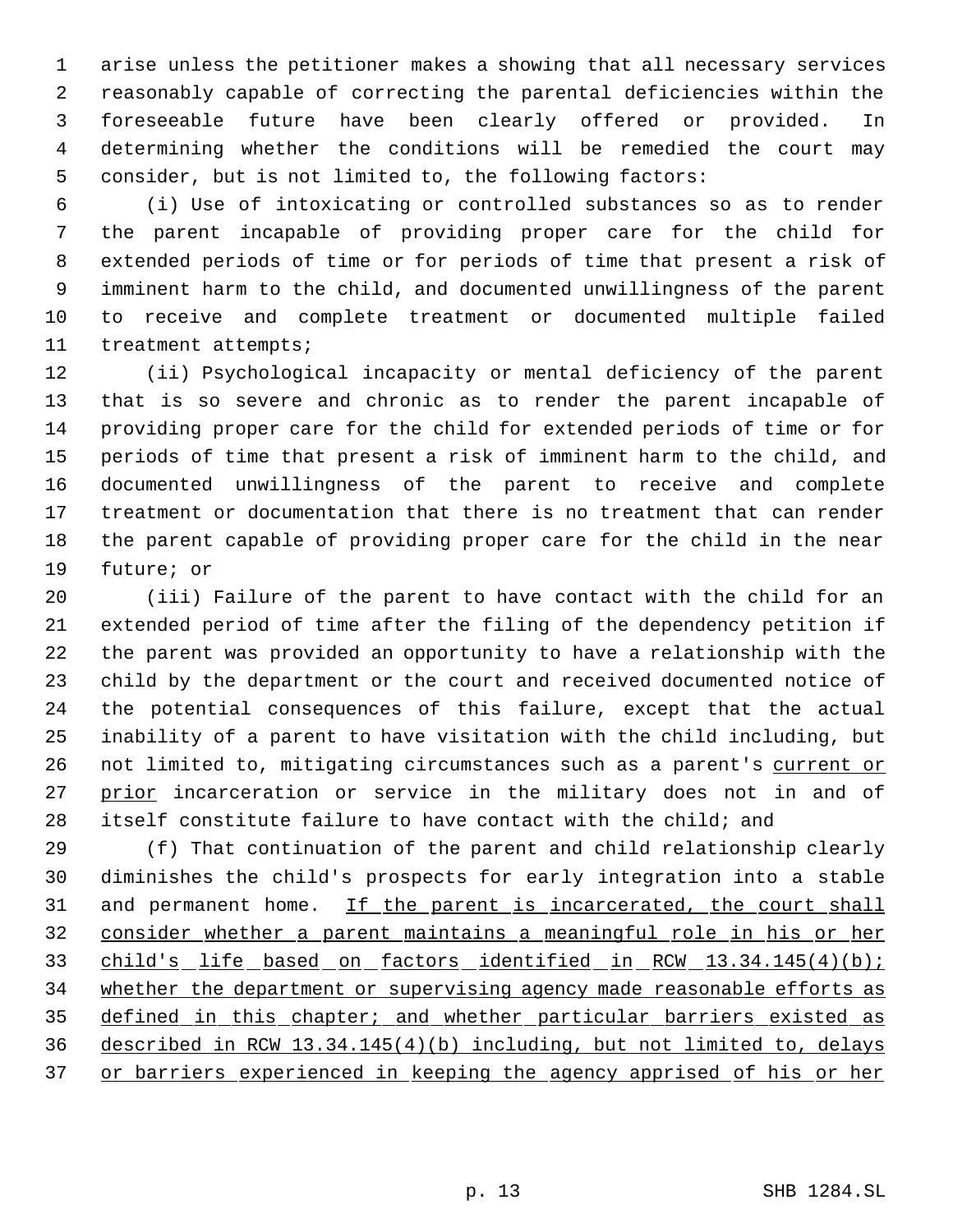location and in accessing visitation or other meaningful contact with the child.

 (2) As evidence of rebuttal to any presumption established pursuant 4 to subsection (1)(e) of this section, the court may consider the particular constraints of a parent's current or prior incarceration. Such evidence may include, but is not limited to, delays or barriers a parent may experience in keeping the agency apprised of his or her location and in accessing visitation or other meaningful contact with the child.

 (3) In lieu of the allegations in subsection (1) of this section, the petition may allege that the child was found under such circumstances that the whereabouts of the child's parent are unknown and no person has acknowledged paternity or maternity and requested custody of the child within two months after the child was found.

15 ( $(\frac{43}{1})$ )  $(4)$  In lieu of the allegations in subsection (1)(b) through (f) of this section, the petition may allege that the parent has been convicted of:

 (a) Murder in the first degree, murder in the second degree, or homicide by abuse as defined in chapter 9A.32 RCW against another child 20 of the parent;

 (b) Manslaughter in the first degree or manslaughter in the second degree, as defined in chapter 9A.32 RCW against another child of the parent;

 (c) Attempting, conspiring, or soliciting another to commit one or more of the crimes listed in (a) or (b) of this subsection; or

 (d) Assault in the first or second degree, as defined in chapter 9A.36 RCW, against the surviving child or another child of the parent.

28 (( $(4)$ )) (5) When a parent has been sentenced to a long-term 29 incarceration and has maintained a meaningful role in the child's life considering the factors provided in RCW 13.34.145(4)(b), and it is in 31 the best interest of the child, the department should consider a permanent placement that allows the parent to maintain a relationship with his or her child, such as, but not limited to, a guardianship pursuant to chapter 13.36 RCW.

 (6) Notice of rights shall be served upon the parent, guardian, or legal custodian with the petition and shall be in substantially the following form:

"NOTICE